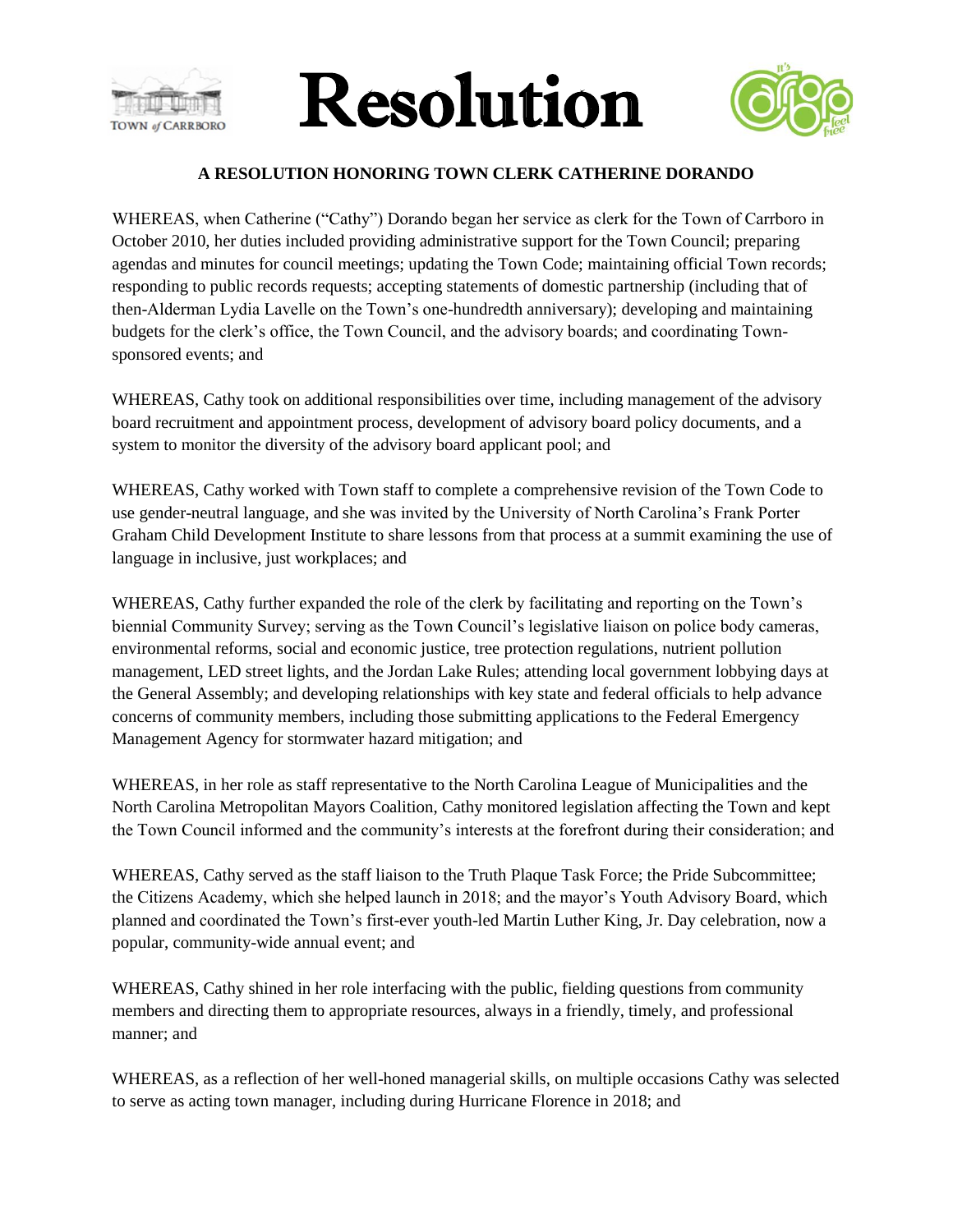

## Resolution



WHEREAS, Cathy holds the Master Municipal Clerk designation from the International Institute of Municipal Clerks, the highest level of certification that can be earned by a municipal clerk based on rigorous educational and professional requirements; and

WHEREAS, Cathy brought exceptional professionalism to her work as town clerk, as captured in these comments from council members:

- Council Member Barbara Foushee wrote, "Catherine has always been an exemplary Town of Carrboro employee! I have found her to be friendly, professional, and always eager to help out. Catherine has provided strong, solid support to our council and has been instrumental in the execution of the youth led MLK Day celebrations and advisory board recruitment to name a few. Words can't truly express the gratitude that I have for her and all that she has brought to the town clerk role. She will be missed."
- Council Member Randee Haven-O'Donnell wrote, "Catherine Dorando is a thoughtful and caring individual whose smile and laughter infectiously warm up the room. She strives for excellence in every aspect of her work. Cathy understands public service and has been dedicated to it. Her tenure has reimagined and redefined what it means to be Carrboro's town clerk. That is the gift she has given us and for which we have the deepest appreciation and gratitude."
- Council Member Danny Nowell wrote, "I've only had a short time to work with Cathy, but it's clear from her warm and thorough welcome to the town government that she's played a massive role in building our community, and that her presence will not be fully replaceable. Since she's the first town clerk I've ever gotten to work with, I've pretty much been given the impression that a clerk's role is almost everything to do with the Town. As I learn more, though, I suspect that's not so much a clerk's role as it has been the role Cathy has taken on. I'm so grateful to have gotten her help onboarding into this new role, and I wish her the very best in her next chapter."
- Council Member Susan Romaine wrote, "As much as her Town Clerk position grew over the years, Cathy never lost sight of the importance of the details: offering detailed instruction to ensure a community member could comment at a virtual council meeting, inviting a guest speaker to a Youth Advisory Board meeting to explain why they were drawn to public service, adding signage at the new Bim Street polling site to make it more visible to voters, or ordering Black Lives Matter and LGBTQ flags to fly at Town Hall. Cathy's decency, humanity, and dedication to public service are an inspiration to me and so many others."
- Council Member Sammy Slade wrote, "Cathy went above and beyond with self-initiative that expanded the town clerk role. Examples include her work as liaison to the NC League of Municipalities and her creation of the town's citizen academy."